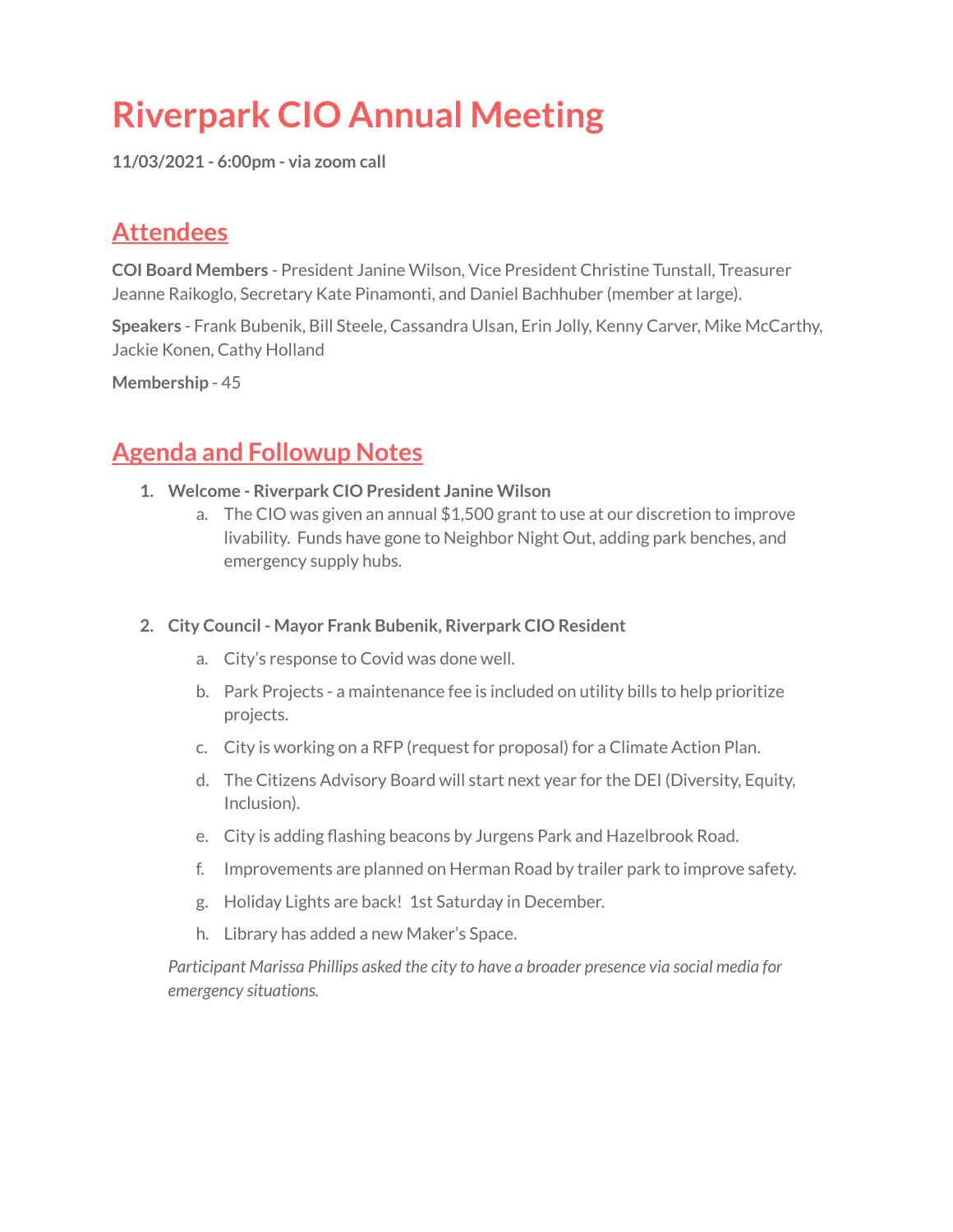#### **3. Tualatin Police Department- Police Chief Bill Steele**

- a. City approved body cams and tasers for the police. Body cams should arrive 6-8 weeks.
- b. The Department has created a Mental Health Response Team Program. A mental clinician is paired with an officer during calls.
- c. The School Resource Officer Program will continue. Results from the school district survey were very positive. 2 officers are placed at the High School and will respond as needed for the elementary and junior high.
- d. Catalytic Converters are being stolen across the city. Keep vehicles in well lit areas and call the police on any suspicious activity.

#### **4. Tualatin Valley Fire and Rescue - Chief Cassandra Ulsan**

- a. There has been an uptick in home heating equipment fires.
- b. TVFR just launched new cardiac monitors.
- c. TVFR is launching the Community Paramedic Pilot in January as a way to have better use of the 911 system.
- d. Paramedics academy is starting in January. Firefighters academy is starting in **February**
- e. The bond measure was approved.

#### **5. Washington County Health and Human Services**

- a. COVID-19 Response Public Health Program Supervisor Erin Jolly
	- i. Covid case count for WA County is 39,000 and deaths is 336 (some deaths were not WA County residents).
	- ii. There was a resurge with the Delta Variant but is now trending down.
	- iii. Community case count is high 112 to every 100,000 people. Unvaccinated are 6 to 1.
	- iv. Hospital capacity is improving. Currently 56 patients are in the hospital and 16 in ICU.
	- v. County has a Vaccine Mobile Team that works Tuesday Saturday to increase vaccinations in harder to reach places.
- b. Vector Control Mosquito Control Coordinator Kenny Carver
	- i. County mosquito control program that identifies and collects mosquitos from various water locations. Traps are set and when collected are tested for different diseases. WA County has 25 different species.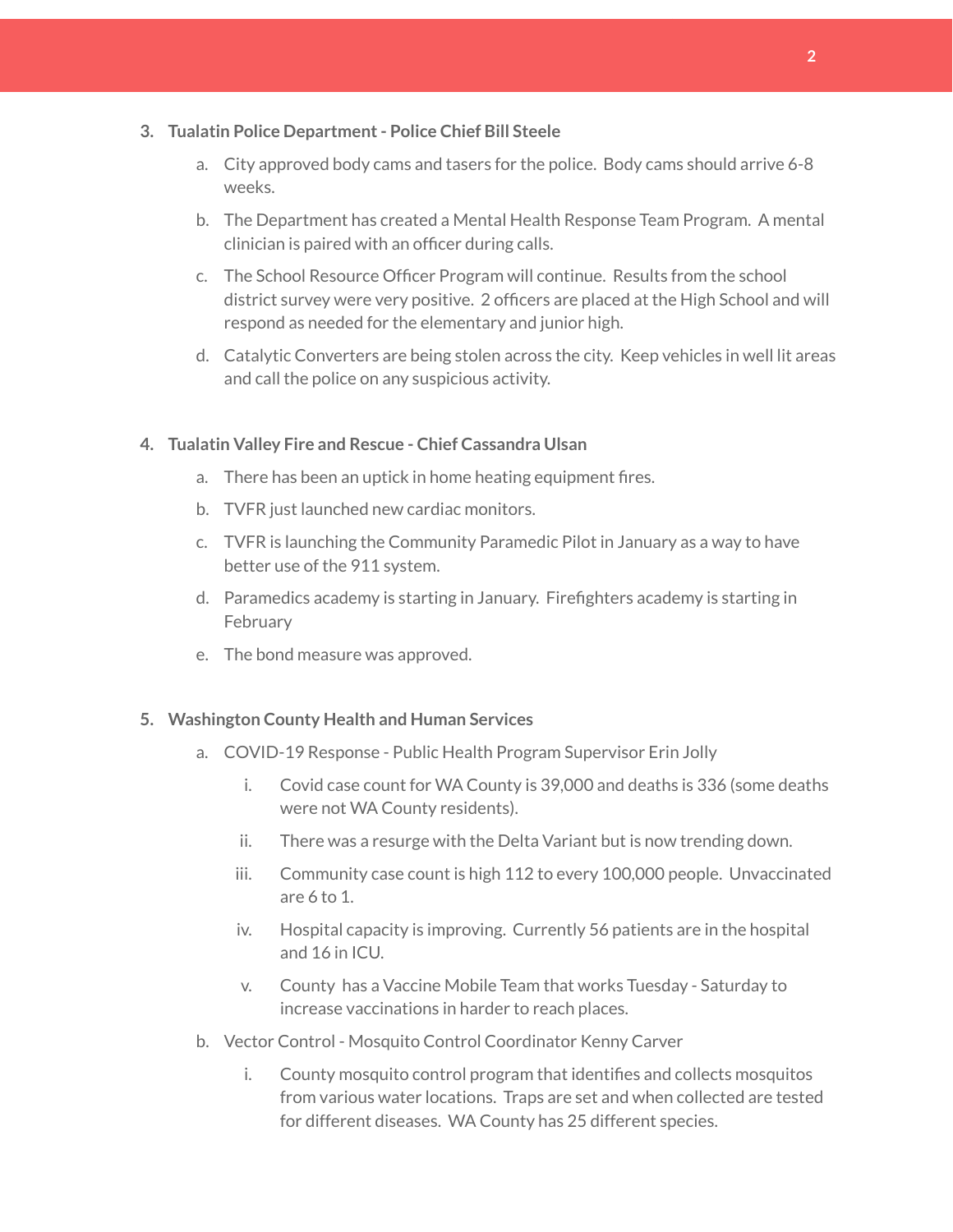ii. Rat Issue - Inspect home for holes, trim bushes and trees away from home, and remove bird feeders and pet food. Be sure to know the difference between mice and rats to understand if you have an infestation and set the appropriate size traps.

#### **6. Tualatin Moving Forward - Transportation Engineer Mike McCarthy**

- a. In 2018 voters passed a 20 million dollar bond measure for street and pedestrian safety.
	- i. The Hazelbrook area project includes adding crosswalks with flashing beacons.
	- ii. Crosswalk and sidewalk are being upgraded by the police station.
	- iii. Plans to add a walkway on Hwy 99 and 124th.
	- iv. The plan to put a traffic light at Teton and Tualatin Road has been cancelled as it could cause more traffic problems. Therefore they have money to spend and will be seeking community ideas via electronic survey for the project.

*Janine Wilson inquired about the amount allocated in the fund. Response wassomewhere between \$500,00 and \$1,000,000.*

#### **7. Volunteer Services - Volunteer Coordinator Jackie Konen**

- a. A Social Media Campaign was released in the fall targeting the library, youth programs, and cleaning up the Tualatin River Greenway. All volunteer programs can be found on their website.
- b. Put Down Roots in Tualatin Program 8,000 trees and shrubs were planted annually along with removal of invasive species and ivy.
- c. The Rife property adjacent to Jurgens Park was purchased by the city. Plan is to improve the riverbank and reforestation.
- d. DIY Volunteer Program has over 80 volunteers. Activities include litter pickup, invasive species removal, among others. Volunteers have contributed over 600 hours.
- e. Spruce Up the Library is set for Nov. 13th. Upcoming events in 2022 are the Blender Dash and the Pumpkin Regatta.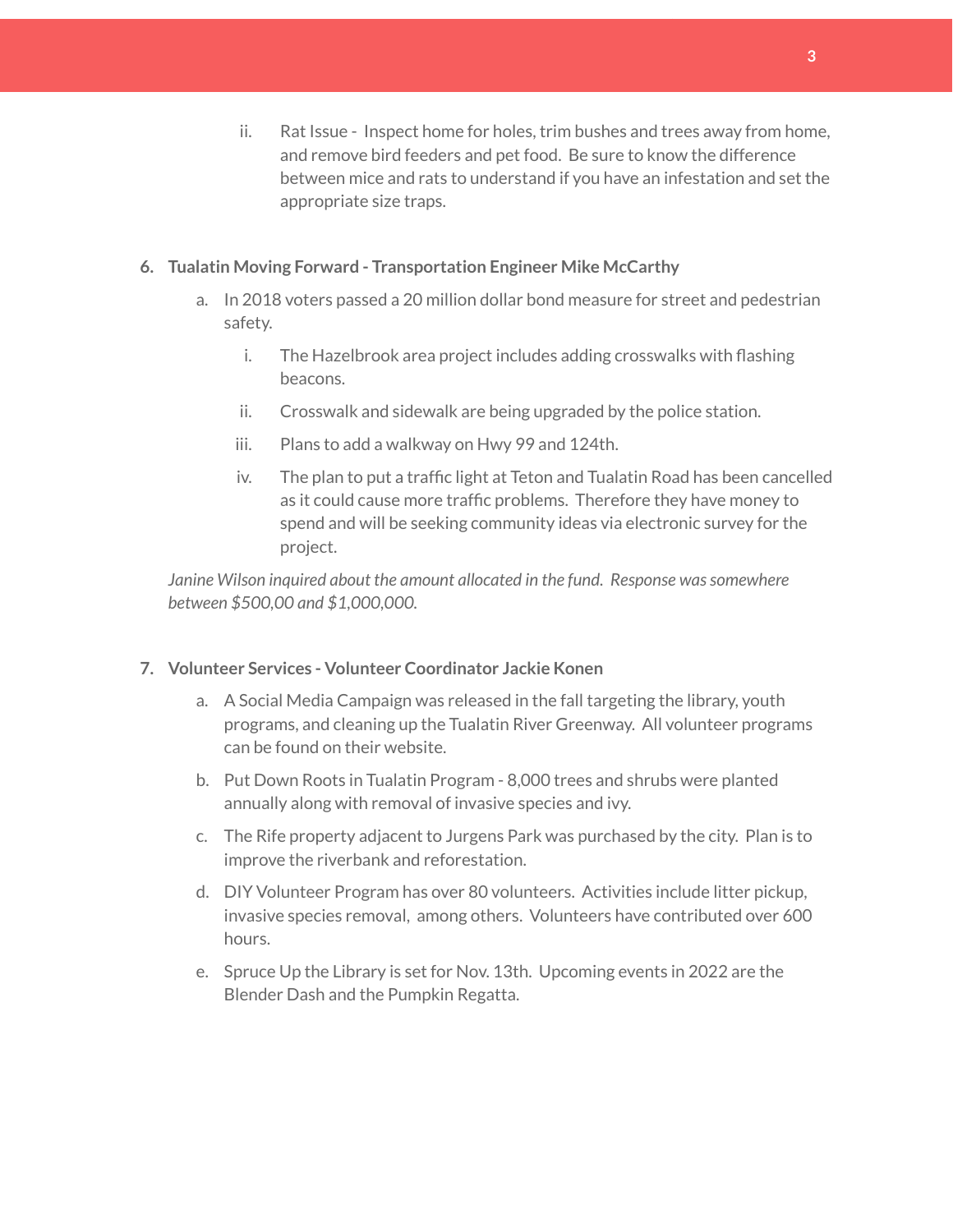#### **8. Community Emergency Response Team - Commercial CIO President Cathy Holland**

- a. CERT is an independent non-profit team which is supported by the city. Purpose is to prepare the community for fire, flooding, major earthquakes, and other disasters.
- b. CERT class and membership requires a 7 week class. They have 170 members with 29 of them residing in Riverpark CIO. And 86 ham licenses with 14 in Riverpark.
- c. CERT encourages the community to take a 7 hour class on emergency preparedness. They will also set up a 1 hour meeting for a specific neighborhood. Goal is to have a certified person on every street.

#### **9. Annual Elections - Board Member Daniel Bachhuber**

- a. 5 positions open for re-election.
- b. Kathy Holland nominated the entire slate and no-one had any additional nominations.
- c. Majority voted Yes. Zero voted no.

#### **10. Closing - Riverpark CIO Janine Wilson**

a. Open the meeting up to questions.

### **Closing Questions**

- 1. Mike McCarthy addressed a safety concern at the intersection of Herman and Galbreath. Traffic Dept. to research the crash history at that location.
- 2. Cathy Holland addressed questions on what emergencies they have dealt with.
	- $\circ$  City was mobilized during an ice storm in 2021. They broke off ice in the storm drains. Also have worked closely with WA County vaccination clinics. And have manned shrub removal.
- 3. Mayor Bubenik addressed questions on police and firefighter vaccination mandates. Police and the TVFR are exempt from this mandate.
- 4. If you have any traffic or transportation suggestions for Tualatin Moving Forward please send requests to Mike McCarthy.
- 5. Question was asked about a plan for the Rife property in Jurgens Park. The long term plan is to extend the greenway trail however it's not in the budget right now. TBD.
- 6. Janine addressed her concern with an abandoned property on 109th and Tualatin Road (correction). House cannot come down until the property is annexed.